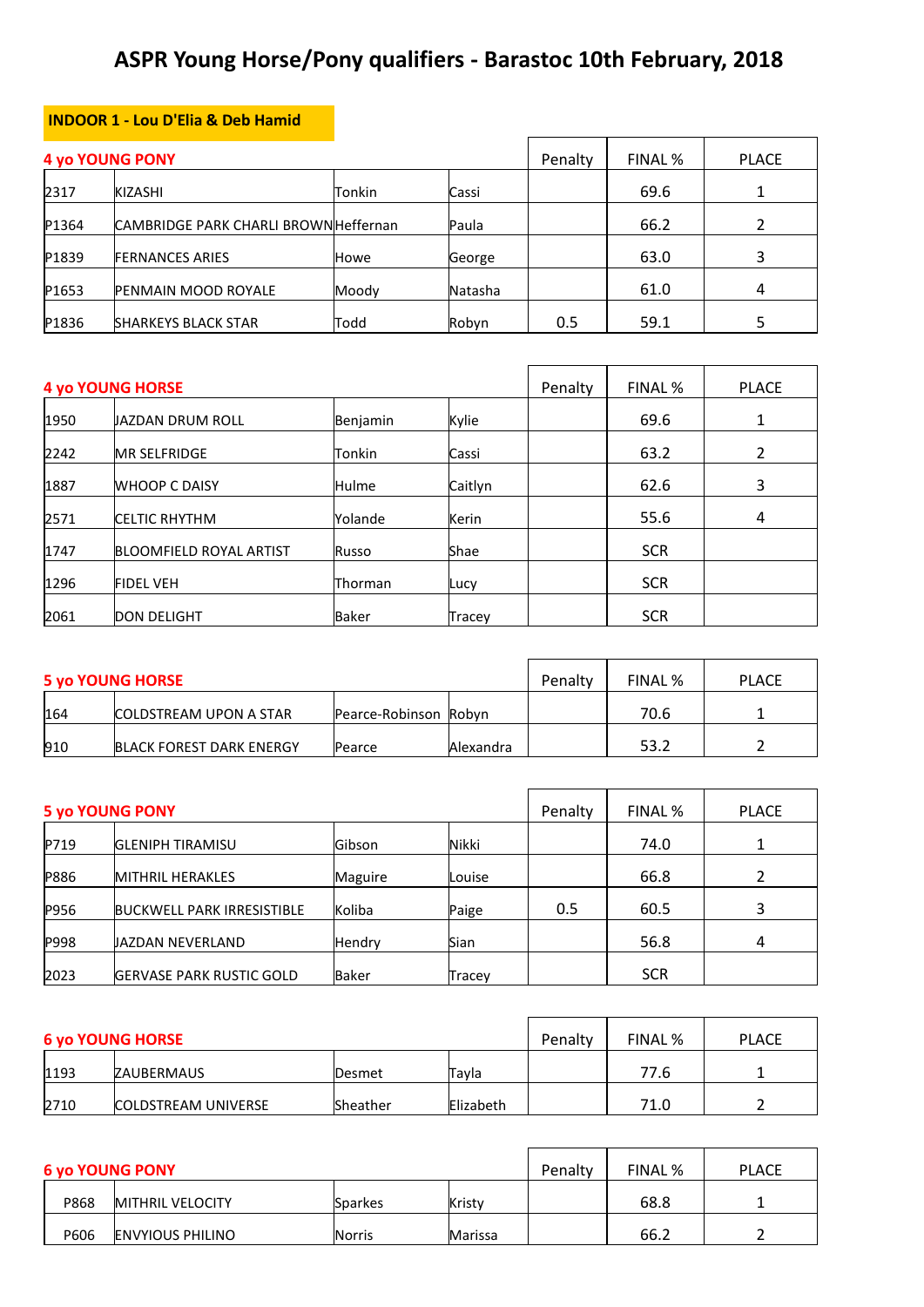## **ARENA 2 - Jane Ventura & Jan Smith**

| <b>4 yo YOUNG PONY</b> |                                    |                  |         | Penalty | FINAL % | <b>PLACE</b> |
|------------------------|------------------------------------|------------------|---------|---------|---------|--------------|
| P1836                  | <b>SHARKEYS BLACK STAR</b>         | Todd             | Robyn   |         | 69.4    |              |
| 2317                   | <b>KIZASHI</b>                     | Tonkin           | Cassi   |         | 67.4    |              |
| P1839                  | <b>FERNANCES ARIES</b>             | Howe             | George  |         | 65.8    | 3            |
| P1653                  | <b>PENMAIN MOOD ROYALE</b>         | Moody            | Natasha |         | 65.4    |              |
| P1364                  | <b>CAMBRIDGE PARK CHARLI BROWN</b> | <b>Heffernan</b> | Paula   |         | 61.6    |              |

| <b>4 yo YOUNG HORSE</b> |                      |          |         | Penalty | FINAL %    | <b>PLACE</b> |
|-------------------------|----------------------|----------|---------|---------|------------|--------------|
| PEND                    | JAZDAN DRUM ROLL     | Benjamin | Kylie   |         | 74.0       |              |
| 2242                    | <b>MR SELFRIDGE</b>  | Tonkin   | Cassi   |         | 69.6       |              |
| 2571                    | <b>CELTIC RHYTHM</b> | Yolande  | Kerin   |         | <b>RET</b> |              |
| 1296                    | <b>FIDEL VEH</b>     | Thorman  | Lucy    |         | <b>SCR</b> |              |
| 2061                    | <b>DON DELIGHT</b>   | Baker    | Tracey  |         | <b>SCR</b> |              |
| 1887                    | <b>WHOOP C DAISY</b> | Hulme    | Caitlyn |         | <b>SCR</b> |              |

| <b>5 yo YOUNG HORSE</b> |                                 |                       |           | Penalty | FINAL % | PLACE |
|-------------------------|---------------------------------|-----------------------|-----------|---------|---------|-------|
| 164                     | <b>COLDSTREAM UPON A STAR</b>   | Pearce-Robinson Robyn |           |         | 68.6    |       |
| 910                     | <b>BLACK FOREST DARK ENERGY</b> | Pearce                | Alexandra |         | 66.4    |       |

| <b>5 yo YOUNG PONY</b> |                                   |                |        | Penalty | FINAL %    | <b>PLACE</b> |
|------------------------|-----------------------------------|----------------|--------|---------|------------|--------------|
| P719                   | <b>GLENIPH TIRAMISU</b>           | Gibson         | Nikki  |         | 73.0       | 1            |
| P956                   | <b>BUCKWELL PARK IRRESISTIBLE</b> | Koliba         | Paige  |         | 67.6       |              |
| P886                   | <b>MITHRIL HERAKLES</b>           | <b>Maguire</b> | Louise |         | 62.6       | 3            |
| P998                   | JAZDAN NEVERLAND                  | Hendry         | Sian   |         | 60.1       | 4            |
| 2023                   | <b>GERVASE PARK RUSTIC GOLD</b>   | Baker          | Tracey |         | <b>SCR</b> |              |

| <b>6 yo YOUNG HORSE</b> |                            |                 |           | Penalty | FINAL % | <b>PLACE</b> |
|-------------------------|----------------------------|-----------------|-----------|---------|---------|--------------|
| 1193                    | ZAUBERMAUS                 | <b>Desmet</b>   | Tavla     |         | 77.6    |              |
| 2710                    | <b>COLDSTREAM UNIVERSE</b> | <b>Sheather</b> | Elizabeth |         | 71.8    |              |

| <b>6 yo YOUNG PONY</b> |                         |               |         | Penalty | FINAL % | PLACE |
|------------------------|-------------------------|---------------|---------|---------|---------|-------|
| P868                   | <b>MITHRIL VELOCITY</b> | Sparkes       | Kristy  |         | 74.8    |       |
| P606                   | <b>ENVYIOUS PHILINO</b> | <b>Norris</b> | Marissa |         | 69.2    |       |